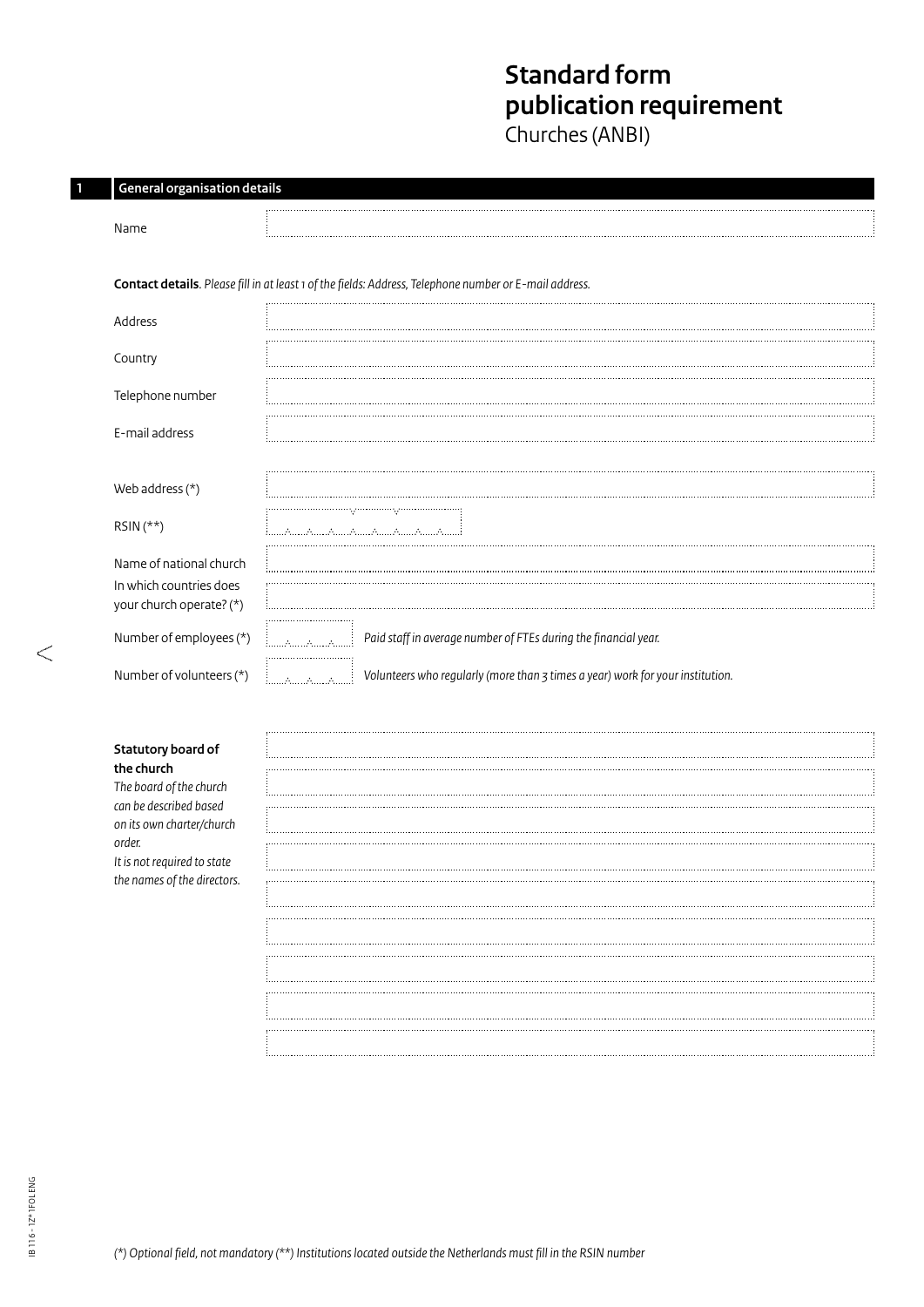# **1 General** *(continued)*

## **Objective**

*The objective may be copied from the church's own order or charter (as referred to in Article 2 book 2 of the Dutch Civil Code).*

## **Outline of the policy plan**

*Please answer the questions below or enter the URL to the policy plan after the last question about the policy plan. The online policy plan should at least provide answers to the questions about the policy plan asked here. A church that falls under a group arrangement, may refer to a group policy plan.*

| What are the church's     |  |
|---------------------------|--|
|                           |  |
| activities? When are      |  |
|                           |  |
| which activities to be    |  |
| carried out? And how do   |  |
|                           |  |
| the activities contribute |  |
|                           |  |
| to achieving the          |  |
|                           |  |
| objective?                |  |
|                           |  |
|                           |  |
|                           |  |
|                           |  |
|                           |  |
|                           |  |
|                           |  |
|                           |  |
|                           |  |
|                           |  |
|                           |  |
|                           |  |
|                           |  |
|                           |  |
|                           |  |
|                           |  |
|                           |  |
|                           |  |
|                           |  |
|                           |  |
|                           |  |
| How does the church       |  |
|                           |  |
| obtain its income?        |  |
|                           |  |
|                           |  |
|                           |  |
|                           |  |
|                           |  |
|                           |  |

. . . . . . . . . . . .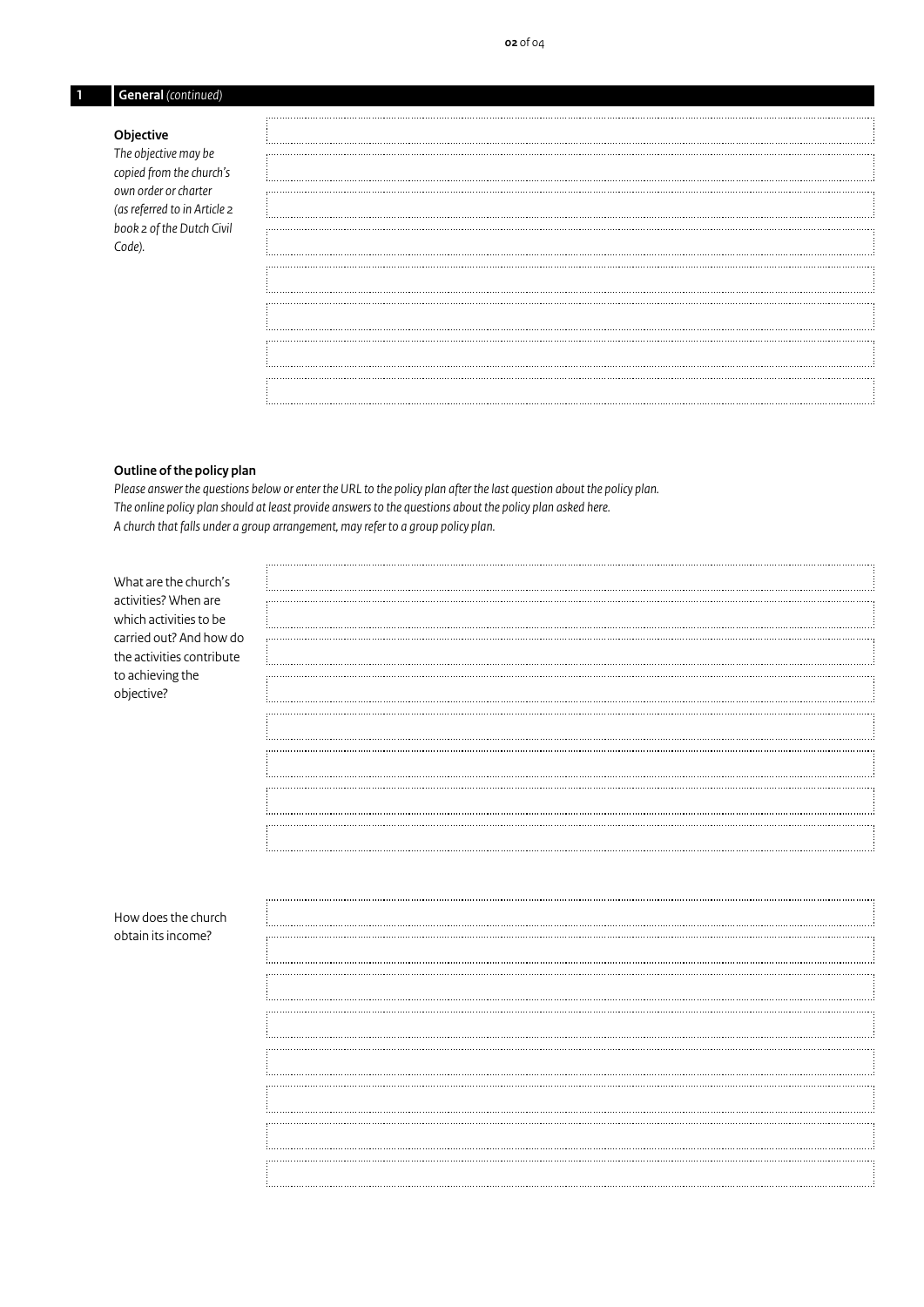# **1 General** *(continued)*

How and for what purposes are the revenues spent? *If your church holds capital, please fill in where and how this capital is held (e.g.savings account, investments etc). Stating bank account numbers is not required.*

URL of the policy plan *Enter the link to the policy plan.*

#### **Remuneration policy**

*The remuneration policy may refer to regulations of the national church community to which the local church community belongs.*

## **Activity Report**

*List the activities that have been carried out. Alternatively, under the next question, enter the URL to the activity report, or to the financial statements, if they clearly describe the activities of the financial year in question.*

|  | Open |  |
|--|------|--|

. . . . . . . . . . . .

| Open |
|------|

URL of the activity report *Enter the link to the activity report.*